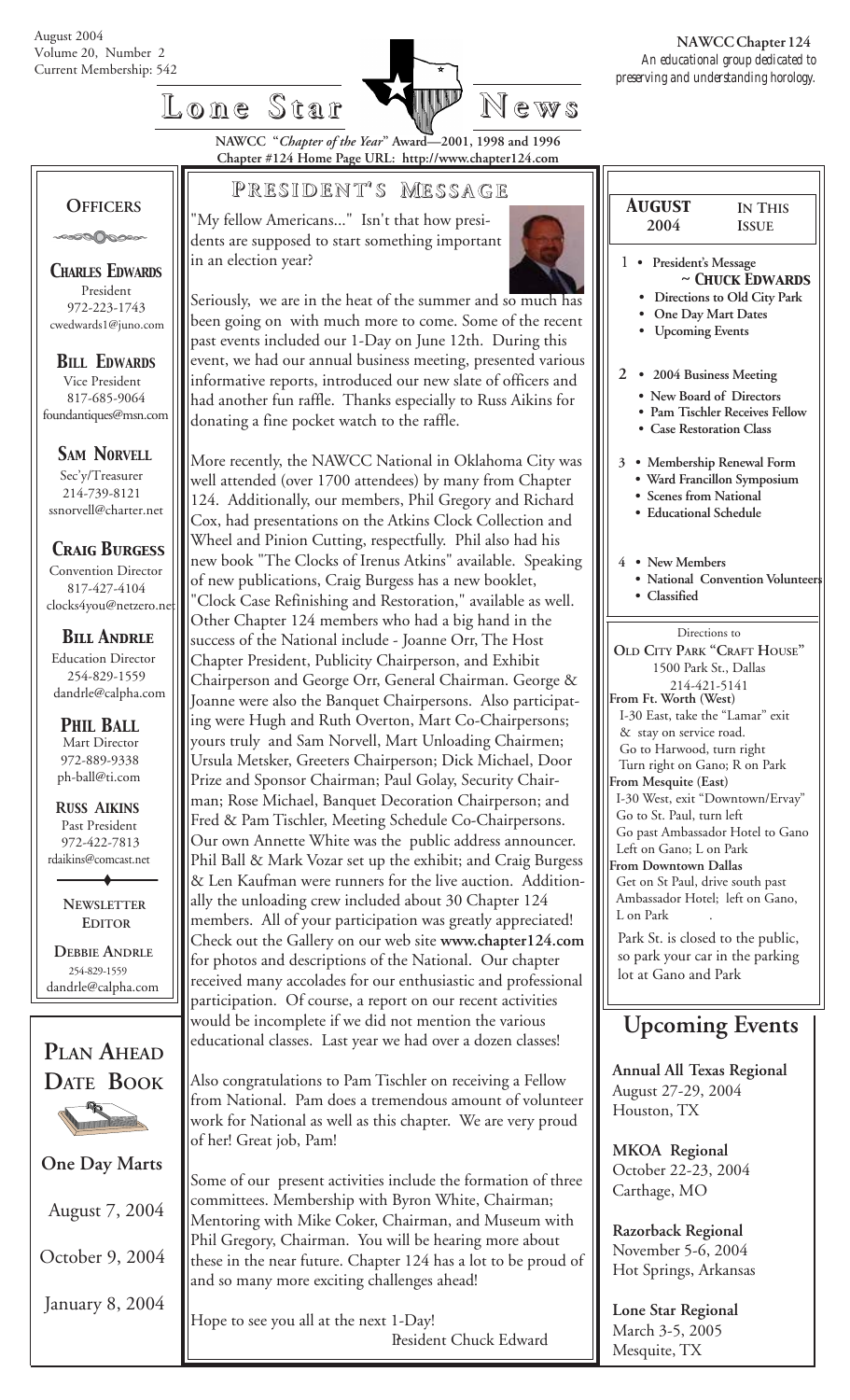# **June 2004 Business Meeting Welcomes Incoming President Chuck Edwards**



**New Board of Directors for Chapter 124**

Outgoing President Russ Aikins, Incoming President Chuck Edwards, Vice President Bill Edwards, Convention Director Craig Burgess, Education Director Bill Andrle, and Mart Director Phil Ball. Not pictured is Sam Norvell who will be the next Secretary and Treasurer.

### **One Day Mart and Business Meeting**

A good crowd stayed to participate at the yearly Business Meeting the last One Day. It was quite encouraging to see the interest generated by the meeting. Most members do not know all that it takes to "make things happen" for all the rest, so the Board really appreciated the input and participation.

Phil Ball was welcomed as the new board member, and will begin his duties as Mart Director. Many may already know Phil since he teaches Clock Repair classes. He is a very nice guy, works hard and is very well liked. Congratulations and thanks go to Phil for accepting this responsibility and for joining this fantastic team!



Chuck Edwards congratulates Russ Aikins on a job well done and presents him with the coveted Life Time Membership award.



Lucky Clinton Kleen wins the pocket watch donated by Russ Aikins. Russ personally overhauled the watch in Pocket Watch Repair Class.

### **Pam Tischler Receives a Fellow from President Judy Draucker**



 Congratulations to Pam Tischler who received a Fellow at the 2004 National Convention in Oklahoma City, Oklahoma.



### **April 2004 Case Restoration Class**

The two-day class was held in OCP on April 24th and 25th. Attendees were Larry Grubb, Alex Santa-Pinter, Joe Plunkett, Walt Vinson, Jerry Harlin, Buron Robison, Bruce Wooldridge, Milt Alberstadt, Rick Rose, Ray Gearhard, and Joe Richards. Class was instructed by Craig Burgess with assistance from Phil Ball. Not pictured are Jerry Harlin and Larry Bolfing.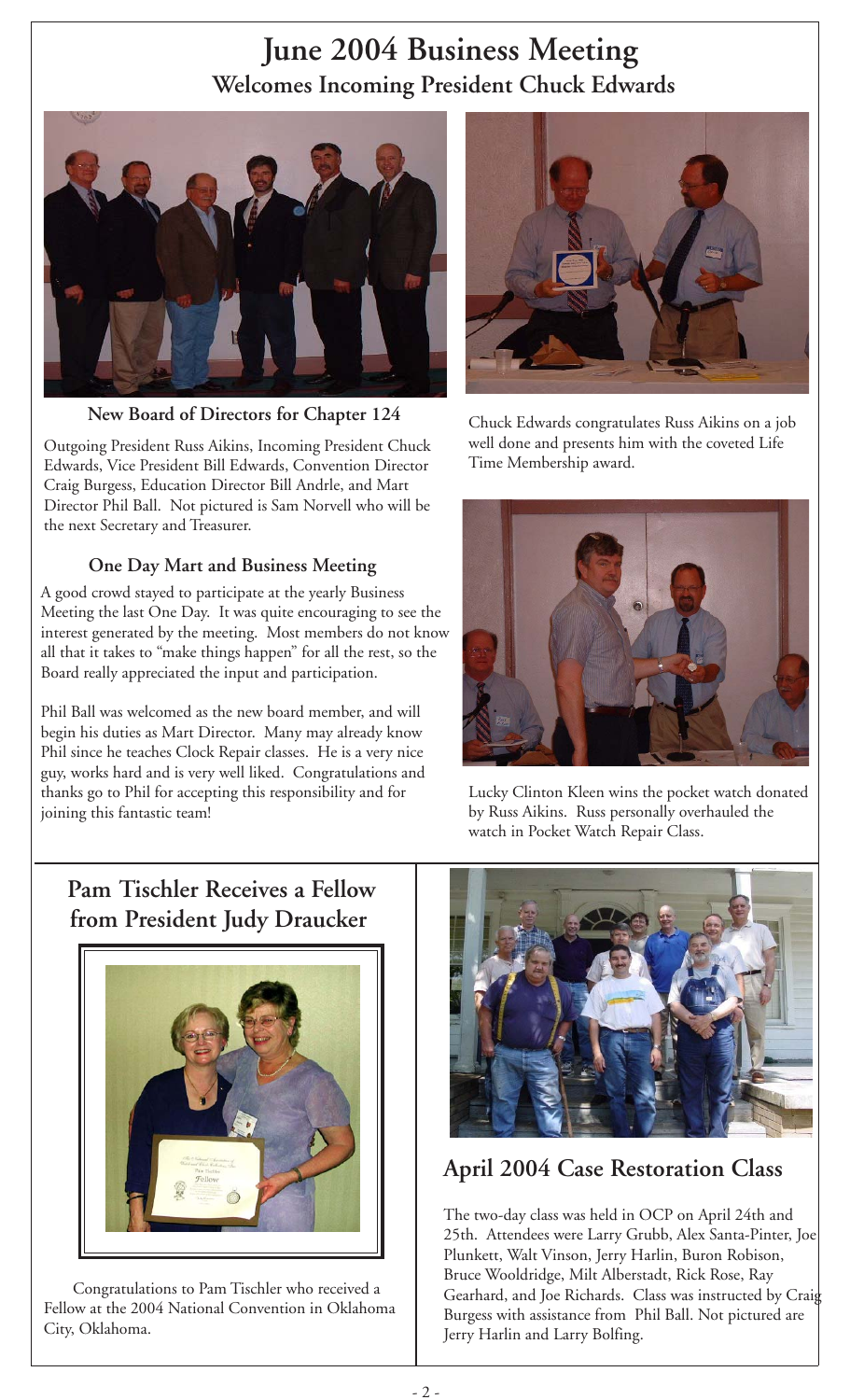| APPLICATION/RENEWAL for LONE STAR CHAPTER 124, NAWCC<br>An educational group dedicated to preserving and understanding horology.                        |                                                                                                                                                                                                                                               |                                                                         |                                                                               |  |  |  |
|---------------------------------------------------------------------------------------------------------------------------------------------------------|-----------------------------------------------------------------------------------------------------------------------------------------------------------------------------------------------------------------------------------------------|-------------------------------------------------------------------------|-------------------------------------------------------------------------------|--|--|--|
| Complete & send with applicable check made payable to LONE STAR CHAPTER #124<br>to GENE MEYSENBURG GM1000@PRODIGY.NET, 11028 Creekmere, Dallas TX 75218 |                                                                                                                                                                                                                                               | $\Box$ New #124 Member<br>Renew my membership<br>Check appropriate box: | Dues are \$10 per year.<br>yrs $\oslash$ \$10 =<br>Join/renew for 1 - 5 years |  |  |  |
| Please PRINT:                                                                                                                                           | To join Chapter #124, you must be an NAWCC member, or have applied for NAWCC<br>membership. Have you applied for National membership, but haven't gotten a member-<br>ship number? Check here __, [Date of your application/check to National |                                                                         |                                                                               |  |  |  |
| Mr__ Mrs__ Miss__ Ms__ (Please check appropriate blank.)                                                                                                |                                                                                                                                                                                                                                               |                                                                         |                                                                               |  |  |  |
|                                                                                                                                                         | $NAME \_\_\_\_\_\_$ NAME                                                                                                                                                                                                                      |                                                                         |                                                                               |  |  |  |
|                                                                                                                                                         |                                                                                                                                                                                                                                               |                                                                         |                                                                               |  |  |  |
| $CITY$ $ZIP$                                                                                                                                            |                                                                                                                                                                                                                                               |                                                                         |                                                                               |  |  |  |
| E-Mail:                                                                                                                                                 |                                                                                                                                                                                                                                               |                                                                         |                                                                               |  |  |  |
|                                                                                                                                                         |                                                                                                                                                                                                                                               |                                                                         |                                                                               |  |  |  |
|                                                                                                                                                         |                                                                                                                                                                                                                                               |                                                                         | 08/04                                                                         |  |  |  |

The Board is considering a request from National to sponsor a "Ward Francillon Time Symposium." This two day event held every October is arranged by a local chapter to allow specialists in an area of interest to the chapter to present technical information. This year is the 25th. Its subject is "Horology and Science," and it will be held in Portland on October 28-30. It will include two speakers from England as well as seven from the U.S. It includes an exhibit and banquet. The chapter is responsable for all finances.

The Board will consider sponsoring this event if enough members indicate an interest in working on a committee to handle the arrangements. The NAWCC has published a guide book detailing the actions required. Past subjects have included Railroad Timekeeping, Production Technology, Vienna Regulators, Time Standards, 400 day Clocks and Woodwork Clocks, for example. Two members have expressed an interest in working on a committee for this event. If you have an interest, call Phil Gregory at 972-717-4021 or email at pgregory@flash.net.

# Ward Francillon Symposium | Scenes From 2004 National Convention



At the Banquet are Past President Russ Aikins with his wife Sandra, President Chuck Edwards with his wife Marion, Claude and Barbara Leis, and Mike and Norma Ciskowski from Udall, Kansas



## *Upcoming Education Classes Upcoming Education Classes*

 **Check Chapter 124 Website @ www. chapter124.com for Any Changes or Updates**

| <b>CLASS</b>                 | <b>DATE</b>             | <b>COST</b> | <b>INSTRUCTOR</b>          |
|------------------------------|-------------------------|-------------|----------------------------|
| Jeweler's Lathe I            | August 21               | \$25.00     | Russ Aikins @972-422-7813  |
| Chime Clock Repair           | September 11,12 & 18,19 | \$50.00     | Phil Ball @972-889-9338    |
| <b>Statue Repair</b>         | September 25,26         | \$25.00     | Bill Andrle @254-715-3820  |
| Gold Leafing                 | October 2,3             | \$25.00     | Phil Gregory @972-717-4021 |
| <b>Wood Case Refinishing</b> | October 16,17           | \$25.00     | Craig Burgess@817-427-4104 |
| <b>Wood Case Refinishing</b> | October 30,31           | \$25.00     | Craig Burgess@817-427-4104 |
| <b>Dial Painting</b>         | January 8,9 & 15,16     | \$50.00     | Phil Gregory @972-717-4021 |

*Remember: Classes are open to the public. Anyone may participate. Bring a friend!*